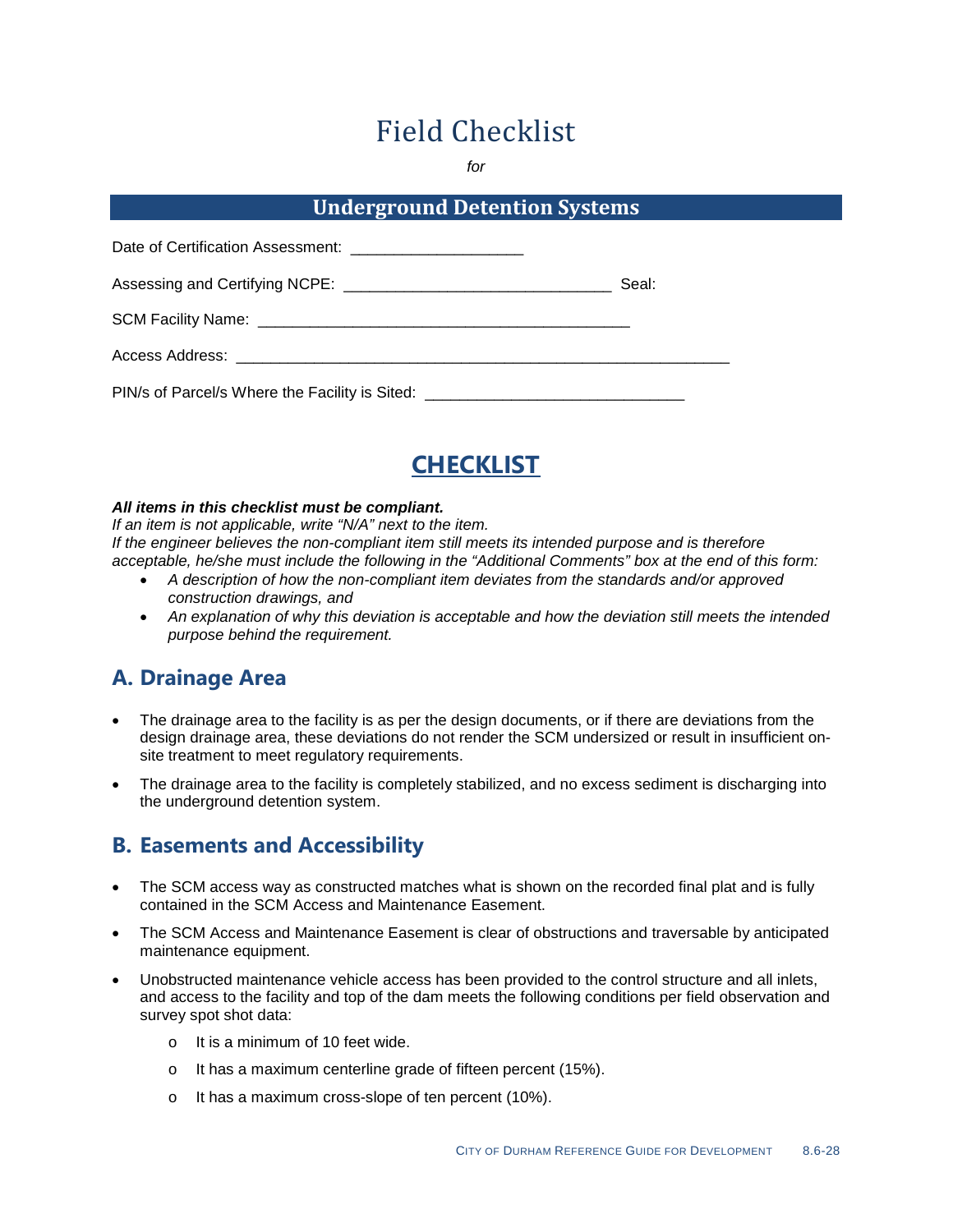- Unless it has been surfaced with gravel, asphalt, concrete, etc., in accordance with approved construction drawings, 85% of the SCM Access and Maintenance Easement has achieved a healthy stand of grass.
- Manhole access has been provided at the four corners of the system. All access manholes are reinforced concrete manholes conforming to the construction drawings.
- Traffic bearing cleanouts have been provided at 100-foot intervals, with a minimum of two provided in each pipe run. Manhole access structures may be counted as cleanouts.
- A Bilco®-type door (or approved equivalent) has been placed at the inlets and at the control structure for the underground detention system. Access points that occur in areas subject to vehicular traffic are of the traffic bearing type.
- All access ways into the unit(s) have steps or ladders installed as shown on the construction drawings. Access ways do not decrease in size from the opening at ground level. Internal sections of the access way are not offset from the opening at the ground level.
- Provided openings do not inhibit confined space entry procedures for safety.
- All internal sections of the unit can be accessed from an approved access way.
- Access to all flow control valves (and/or valve operating handles) is provided from dry areas. Unit can be drained to accommodate maintenance activities and inspections. Method to drain unit appropriately described within operation and maintenance manual.

# **C. Underground Storage Chambers/Pipes**

- The correct size, linear footage, and materials for the system have been installed in accordance with the construction drawings.
- The storage pipes and/or precast structures were installed to manufacturer specifications and in accordance with the approved construction drawings.
- The foundational support for and the backfill around the storage structure(s) have been placed in accordance with the construction drawings.
- All inlet pipes have been installed in accordance with the construction drawings.
- The system remains watertight per City of Durham requirements, and a memo from the certifying engineer describing the date and method of certification is attached.
- The surface or sub-surface bypass to safely convey the 100-year, 24-hour post-development storm event or the maximum storm has been installed in accordance with the construction drawings.
- All accumulated sediment and other debris in the system has been removed.
- All valves, pipe connections, and chamber section joints are sealed and are water tight.

# **D. Control Structure and Principal Spillway Pipe**

- The control structure is reinforced concrete.
- The dimensions of the structure are
- The structure and all appurtenant devices appear to be sound.
- The structure is free of debris or obstructions.
- The foundational support for and the backfill around the structure have been placed in accordance with the construction drawings.